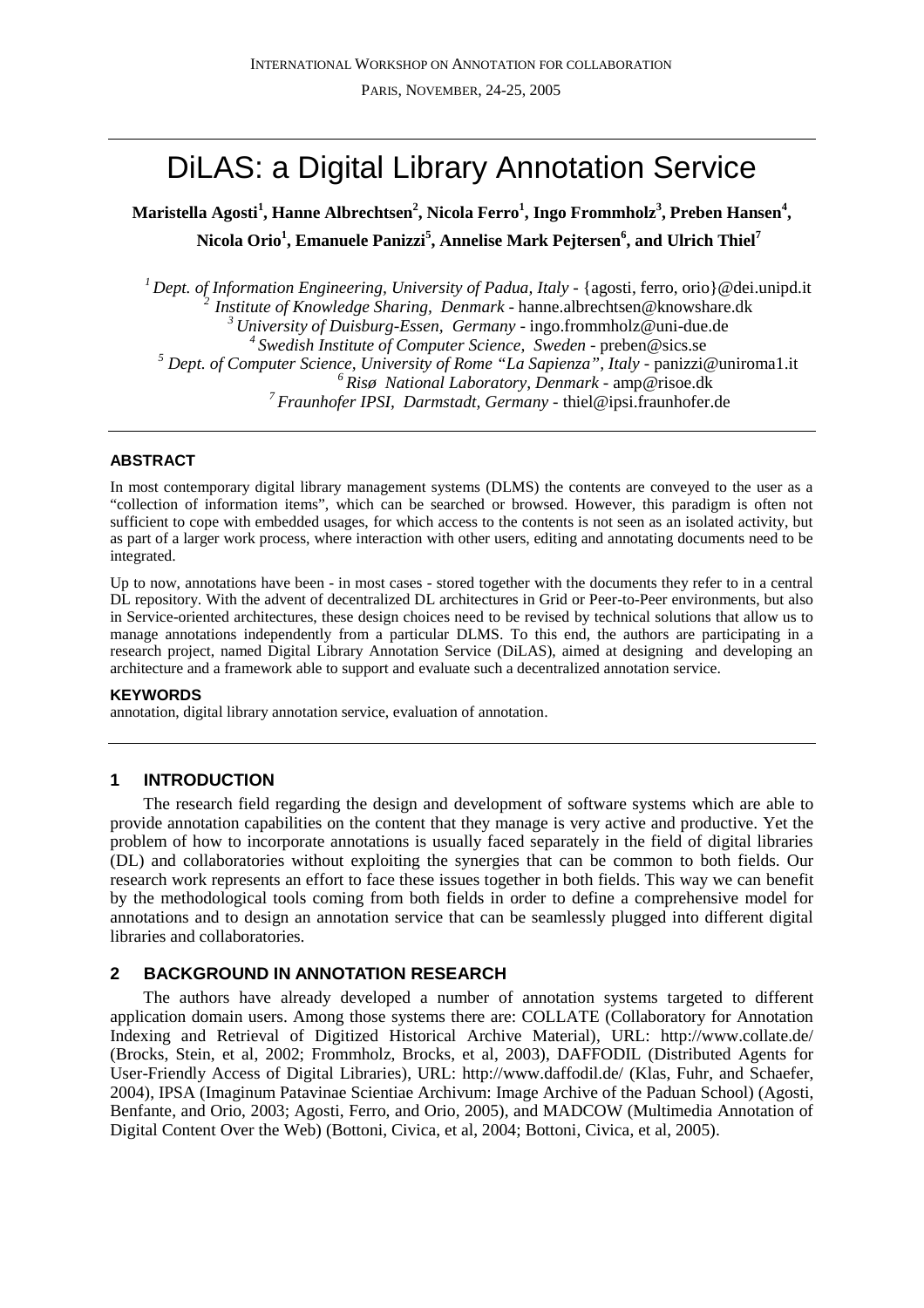## **2.1 COLLATE**

Ensuring scientific collaboration with other experts in the cultural domain was one of the most crucial challenges in COLLATE. The goal was to develop a cultural collaboratory, supporting interpretative work on mostly textual material. The starting point for collaborative work comprised already existing data in form of binary image representations of the digitized source documents. Producers (i.e., film scientists or archivists) submit scanned material to the system. Once the document is stored, user-generated metadata (cataloguing, indexing, annotating) is created collaboratively. If, for instance, a user retrieves a specific document and the metadata already associated to it, he might be willing to contribute additional knowledge, e.g., comment upon an annotation by another user or complete missing cataloguing information. In the Humanities, collaborative work usually occurs when scholars discuss their ideas in a group. The text resulting from the contributions from different participants is called a "discourse". The discussion usually starts with a historical document from the COLLATE collection which needs to be catalogued, indexed, and interpreted. Especially the latter task is prone to spawn a discussion when scholars have different opinions and background knowledge. Therefore annotations are subject to further annotations, which finally results in complex discourse structures, which document the way to a collaboratively elaborated common interpretation of the historic source. In COLLATE, we defined an annotation model based on discourse structure relations and nested annotations in order to model this type of scientific discourse. The model comprises different relation types ranging from the factual (e.g. comparison, contradiction) to interpersonal level (e.g. agreement) of the discourse.

## **2.2 DAFFODIL**

DAFFODIL is a user-oriented system to access federated digital libraries to support integrated strategic search as well as collecting and interpreting the documents at hand. For the latter, basic annotation mechanisms are implemented within the system. The user is given the possibility to annotate every digital object managed by DAFFODIL. Collaborative work is supported among groups by providing mechanisms to share annotations and to annotate others' annotations in turn, creating an annotation thread reflecting the results of the discussion about a certain document and its content. While the underlying annotation model is not as comprehensive as, e.g., the one defined within COLLATE, one of the advantages of the agent-based DAFFODIL framework is that it can be easily extended with new functionality and services. Therefore, DAFFODIL is an excellent candidate for the integration of novel annotation concepts and services.

## **2.3 IPSA**

IPSA supports annotation and personalization of image digital archives. The final goal is to provide end users with tools for performing scientific research on images taken from *illuminated manuscripts*, which are the manuscripts that include illustrations and, in the past centuries, were manually and artistically decorated by the application of colours, gold, or silver. Illuminated manuscripts are still the subject of scientific research in different areas, namely history of arts and history of science, and all the disciplines that are related to the content of an illuminated manuscript e.g., botany, astronomy, and medicine. To this aim, a digital archive of images should be enriched with a set of tools that enables the study of the development of scientific illustrations across the centuries. One of the most important aims of the research on illuminated manuscripts is the disclosure of hidden relationships between illustrations belonging to different manuscripts. In particular, researchers aim at discovering if illustrations have been copied from images in other manuscripts, if they have been merely inspired by previous work, or if they are directly inspired by the nature. In particular, researchers should be able to create links for connecting an image to another image that is related, in some way, to it. It is important to keep in mind that images belong to different manuscripts and their relationships may not be obvious. According to user requirements, the use of annotations has been proposed as a useful way of accessing a digital archive and sharing knowledge in a collaborative environment. Annotations have been modelled according to the Entity-Relationship schema, described in detail in (Agosti et al, 2004; Agosti, Ferro, and Orio, 2005). It can be useful to clarify the notions of link typologies and of historical paths across images, which were a major user requirement. A concept that has been introduced by researchers in the field of illuminated manuscripts is the one of *chains of derivation* across images. Each chain has a *progenitor*, which is an image that has been created through a direct inspection of reality. Subsequent authors may have directly *copied* or *elaborated* that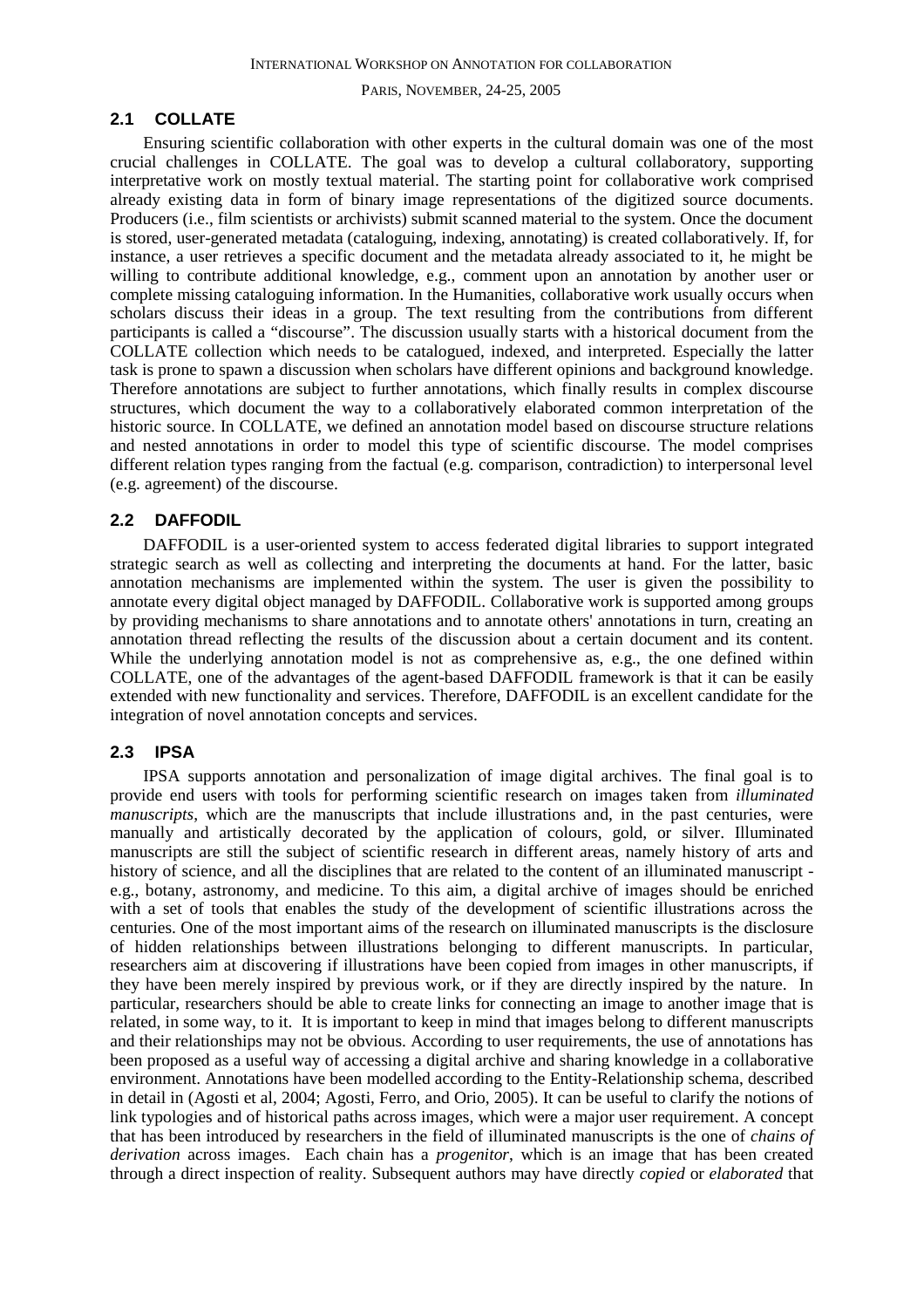image. These new images may be the source of inspiration for other authors and so on, creating a chain of references to previous works. Moreover, images can be related one to the other because of some similarities between them even if they are not part of the same historical path. Given these considerations, a link type ontology is under development according to user requirements and feedback.

## **2.4 MADCOW**

In MADCOW, the annotated document is a multimedia one: a web page including text, images, audio and video files; moreover, the web note itself can be a multimedia object as well, being composed, for example, by text and images; it can be private or public; since it can be displayed as a web page, it can be annotated in turn. MADCOW is organized in a client-server architecture, where the client is a plug-in for a standard web browser and the servers are repositories of annotations to which different clients can login. Independently of their location, annotations are produced and stored according to an XML format, which incorporates contributions from existing standards for the management of semantic content and for multimedia formats over the Web. The Document Type Definition (DTD) for annotations corresponds to a part of the schema for the annotation database, so that a common format can be used for producing an annotation, querying the database, and extracting the results for the query. Specific user interfaces for retrieving and filtering annotations have been defined, as well as for establishing a default annotation server for a document. As the design of MADCOW separates platform-independent from platform specific components, it can be implemented as an integration to different browsers (on the client side) and different web servers (on the server side). Moreover, MADCOW allows different pre-established types of annotations, such as explanation, comment, question, solution, summary, and so on; in this respect, MADCOW opts for a solution similar to the one of COLLATE, which models annotations as different types of dialog acts.

## **2.5 Background in Evaluation of Annotations**

Experience in evaluations have been gained through empirical analysis of the role of annotations within a large worldwide software company, based in a European Country. The project was about studying collaborative aspects of a combined recommendation and annotation tool. To this end, a user and usability study was made in order to inform the design of such a tool. The goal was to enhance a business system with a tool for more effective collaboration and cooperation within a specific workgroup. Assigning and searching for experts and knowledgeable people is crucial for a large company. The purpose was to collect data on: potential expert users: characteristics and needs; different tasks: goals, workflows, current practices; environments of use: groups (in-house/distributed), types of tasks.

In order to achieve this, we applied and deployed a set of methods such as: informal expert interview; focus group; diary protocol; follow up questions.

Using the methods above, different stages of the methodology could be outlined:

- 1. *Preliminary Requirements Specification*: an informal initial definition of users' needs was gathered via a discussion with expert representatives;
- 2. *General scenarios outline*: on the basis of what emerged in the informal discussion above, a *proposed scenario* were suggested, representing the work-tasks and their interaction with the proposed system;
- 3. *Scenarios and Preliminary visualization*.

One result from the study was that the people in the work group collaborated more than they were aware of. In fact, they collaborated in almost every single task they performed (e.g. Hansen and Järvelin, 2004). Annotations were also used to keep track on experts and colleagues within a project, and in this way an annotation-tool can be used as an awareness-tool as well to keep track on what, who and when things are being done in a project. Annotations could be attached to different types of texts (reports, programming code etc) and different media types. However, if the (physical) distance is too narrow between the colleagues in a group (let say that they are in the same room or have rooms close to each other) the annotation-tool will not be used because human-human discussion is actually preferred. The collaborative activities in the project were affected by parameters such as time, cultures, and languages due to the fact that this is a world-wide operating company. Similar results have been reported in Hansen and Järvelin (2005).

Likewise, experience in empirical evaluation of users' experience with annotation systems has been gained within the Collate project (2000-2003). The empirical evaluation, which was led by Risø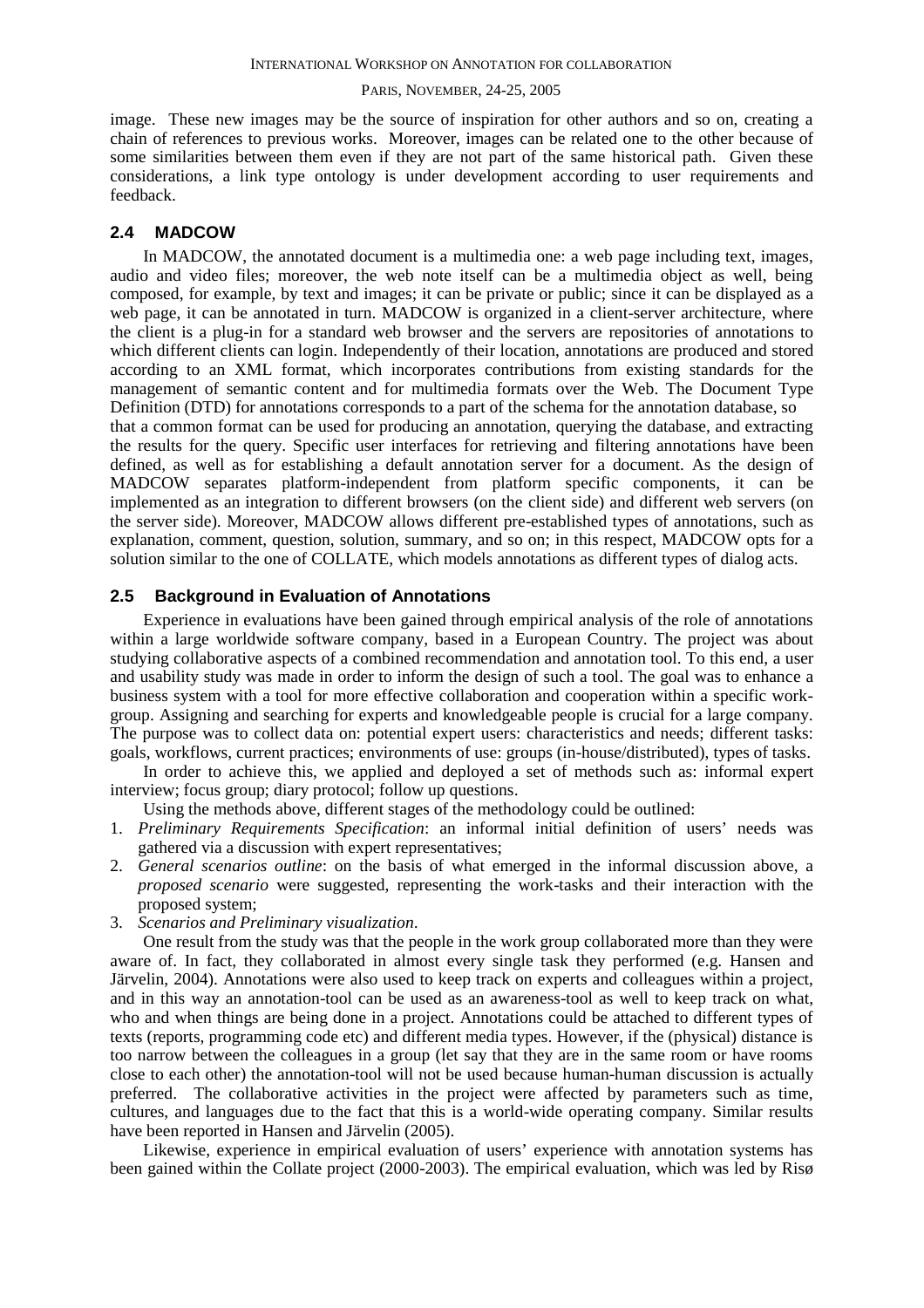National Laboratory, was based on the framework for cognitive work analysis and the framework for prototype evaluation based on work analysis, both developed at Risø National Laboratory (Rasmussen, Pejtersen and Goodstein, 1994).

The empirical evaluation was conducted in two phases. The first phase was carried out as field studies of the three film research archives involved in COLLATE, following the framework of cognitive work analysis (Pejtersen, Albrechtsen, et al., 2001; Hertzum, Pejtersen, et al., 2002). The second phase was conducted as field experiments, following Risø's framework for prototype evaluation (Rasmussen, Albrechtsen, et al., 2003). The field experiments took place as an evaluation workshop, involving expert users from the three film archives in Collate and a team of evaluators (Andersen, Cleal and Albrechtsen, 2004; Cleal, Andersen and Albrechtsen, 2004; Albrechtsen, Andersen, et al., 2004). The evaluation workshop was based on the users' definition of task scenarios, using the COLLATE prototypes for cataloging, indexing, searching and annotation of films and their related materials.

The major results from the evaluation collaboratory are that annotation did not function as a distinct task during the users' collaboration in Collate, but rather that annotation functioned as a new and fruitful *collaborative and individual strategy for social navigation and information navigation* for the users, to support

- i) distributed mutual awareness of DL content and coordination of work amongst the users (coordinative annotations),
- ii) mutual learning and mediation to end-users, through the expert users' explicitation and sharing of expert knowledge about collection content (personal and community content annotations).

## **3 VISION AND MOTIVATIONS**

Today's digital libraries fall into two categories: i) collections of electronic resources, with services that support users' information searching, based on codes of practice for information management, such as cataloguing, indexing and design of knowledge organisation systems; ii) common knowledge spaces, with services that support users' sharing of knowledge, in addition to information access to electronic resources (see for instance, Borgman, 1999; Lesk, 1997). The first category accentuates the information infrastructure of Digital Libraries, in terms of an information model and associated services that define information access, information flow and information management. The second category retains the emphasis on information infrastructure, but gives priority to developing social infrastructure of Digital libraries, in terms of services for knowledge creation, knowledge sharing and interactive communication by and amongst users (for a definition of infrastructures in large information spaces, such as Digital Libraries, see Star & Ruhleder, 1994).

The DiLAS research on annotations applies to the latter category of DL development. The mission of DiLAS is to foster change in users' interaction with DLs and contribute to developing services for social infrastructure in DLs. This mission is addressed through the provision of a new independent annotation service for interactive knowledge creation and sharing. It is DiLAS' vision that the new annotation service inspires the users to become active and visible contributors with new knowledge. The annotation service enriches the DL contents and usage, the users personalize the information in a new contextual learning opportunity, and they collaborate by sharing this new knowledge.

The current body of knowledge on users' collaboration on annotations of digital collections is diverse. On the one hand, annotation is defined as tagging of electronic documents, where the users' contributions are constrained by conventional information models and codes of practice for managing the flow of information in the collections. A possible advantage of the underlying normative models for users' annotation is that they can be generalized across domains and collection and allow for harmonized exchange of structured data. However, users' information access across such user-tagged collections would at the same time be constrained by the applied information models. Such models impose a strategy of structured information access to the users, which implies the notion of specific and well-defined information needs for the users. (cf. eg. Rasmussen, Pejtersen & Goodstein, 1994). On the other hand, annotations can be defined as more or less structured interactive user comments, which are intended for social navigation through the medium of annotations to collection resources and users' interactive comments to annotations. Brocks et al (2002) define annotations as collaborative discourse in Digital Libraries, based on an annotation model of discourse structure relations and implemented in the cross-cultural film collaboratory Collate. However, the annotation model is quite distinct from the information model of the Collate system and represents an innovative approach to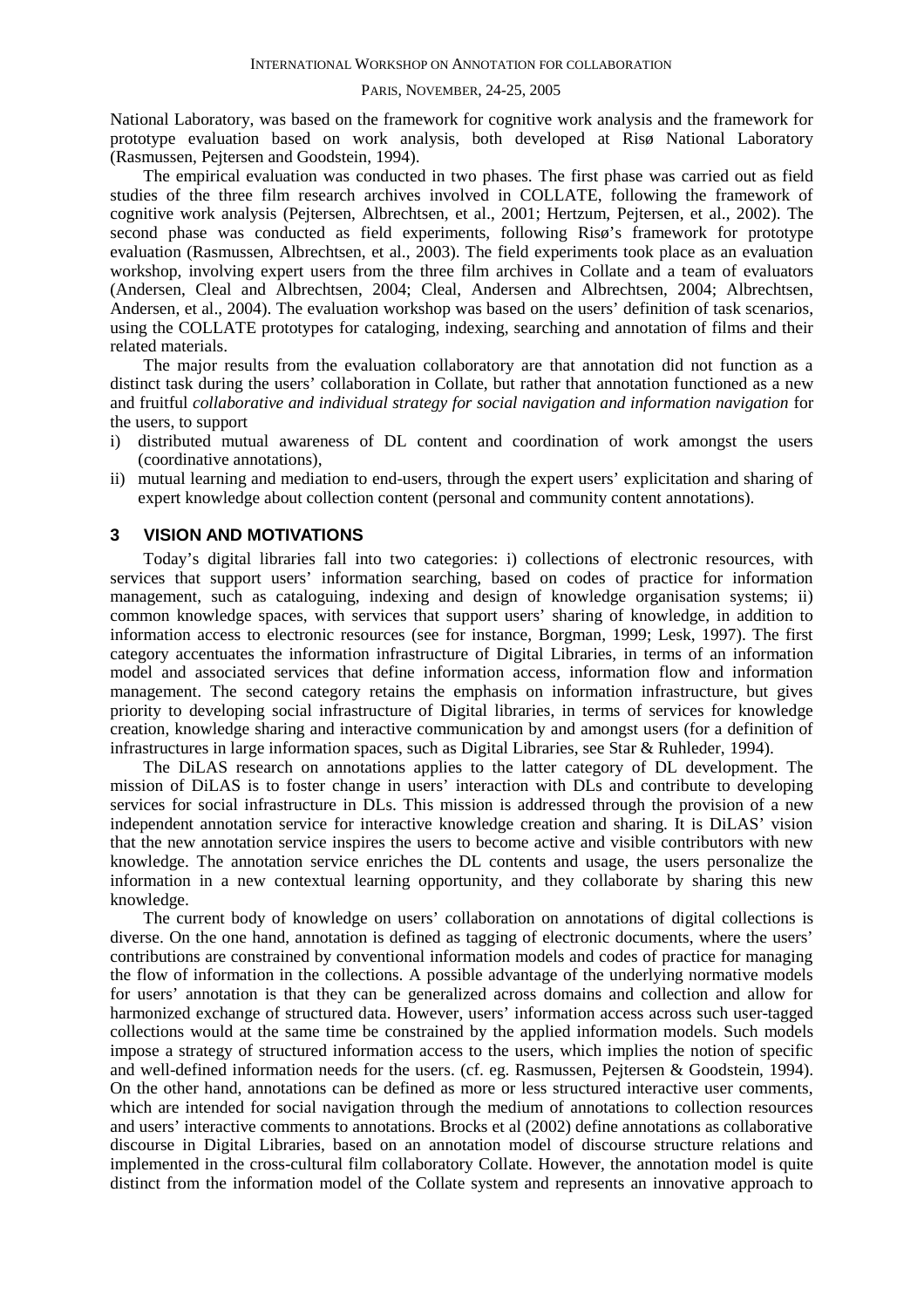modelling users' interactive discourse in DLs.

# **4 COMPUTER SCIENCE PERSPECTIVE**

We will now discuss some use cases we think an annotation system should support. First of all we define some user-level use cases which reflect the functionality an annotation tool might offer to the user. These use cases imply certain system-level use cases which comprise the functionality we think a generic annotation service like the one proposed here should have. Some, but not all of the system-level use cases will be implemented in a first DiLAS prototype, while some of the user-level use cases might be subject to implementation in an annotation application offered to the end user. All use cases are a result of our own experiences with the development of annotation systems or observations of common annotation applications.

# **4.1 User-level Use Cases**

Several core use cases on the user level can be identified.

- *Create annotations*. Users should be able to create different kinds of annotations and annotate several kinds of digital objects in the repository. These annotatable objects might not only be documents. Virtually every digital objects or even sets of them can be the target for the creation of annotations. Annotations might be textual comments or remarks, as well as typed links between digital objects or markings and highlightings. Another aspect of the creation of annotations is making explicit the meaning of an annotation; this can be done by letting the user select one or more annotation types.
- *Modify and delete annotations.* In general, it should be possible that users modify and delete their own annotations. However, in a collaborative environment, these operations might be critical, since annotations made by others might depend on the annotation to be modified or deleted. It is thus crucial to support some policy for modification and deletion, and probably versioning of annotations.
- *Set the scope of annotations.* Users should decide about the scope of their annotation. If the system allows for groups a user can be member in, it should be possible for the user to determine if the annotation is private, shared within a group, or public.
- *List annotations.* When users view a selected digital object, they should be able to get a list of all associated annotations, be it their own or annotations made by others which they have access to.
- *Browse annotations.* In case of nested annotations, users should be able to browse annotation threads. Furthermore, if annotations are references to other digital objects, it should be possible to browse the network of digital objects and referential annotations.
- *Search and retrieve annotations.* It is obvious that users want to retrieve their or others' annotations which might be interesting for them as well. As annotations are also a means to remember things (Ovsiannikov et al, 1999), searching for annotations is also a strategy to search for documents, which is in accordance to the discussion in (Agosti et al, 2004; Agosti and Ferro, 2005a) where annotations are identified as being beneficial for document access and retrieval.

# **4.2 System-level Use Cases**

The different use cases discussed above lead to a couple of system-level use cases which build the core functionalities needed by many annotation applications.

- *Group and user management.* To support the different scopes an annotation can have, existing users and groups in the DLMS have to be mapped onto a group and user model in DiLAS.
- *Create and store annotations.* The annotation service must enable the creation of new annotations being of certain types. Annotations, as well as the digital objects they refer to, should be identified by a Uniform Resource Identifier (URI). It should also be possible to attach some metadata to a newly created annotation, like title and author. Except of annotations, digital objects are not stored in the annotation service, so it only sees the URIs of the objects managed by the DLMS, but not the objects themself. Refer to (Agosti et al, 2004 ; Agosti and Ferro, 2005b) for a discussion on how to store annotations in a repository and relate them to the digital objects in the DLMS.
- *Delete and modify annotations*. Basic operations to modify or delete annotations. While the annotation service has to check whether the operation is allowed or not for a given user, a certain policy for deletion and modification of annotations like discussed above is not an issue on the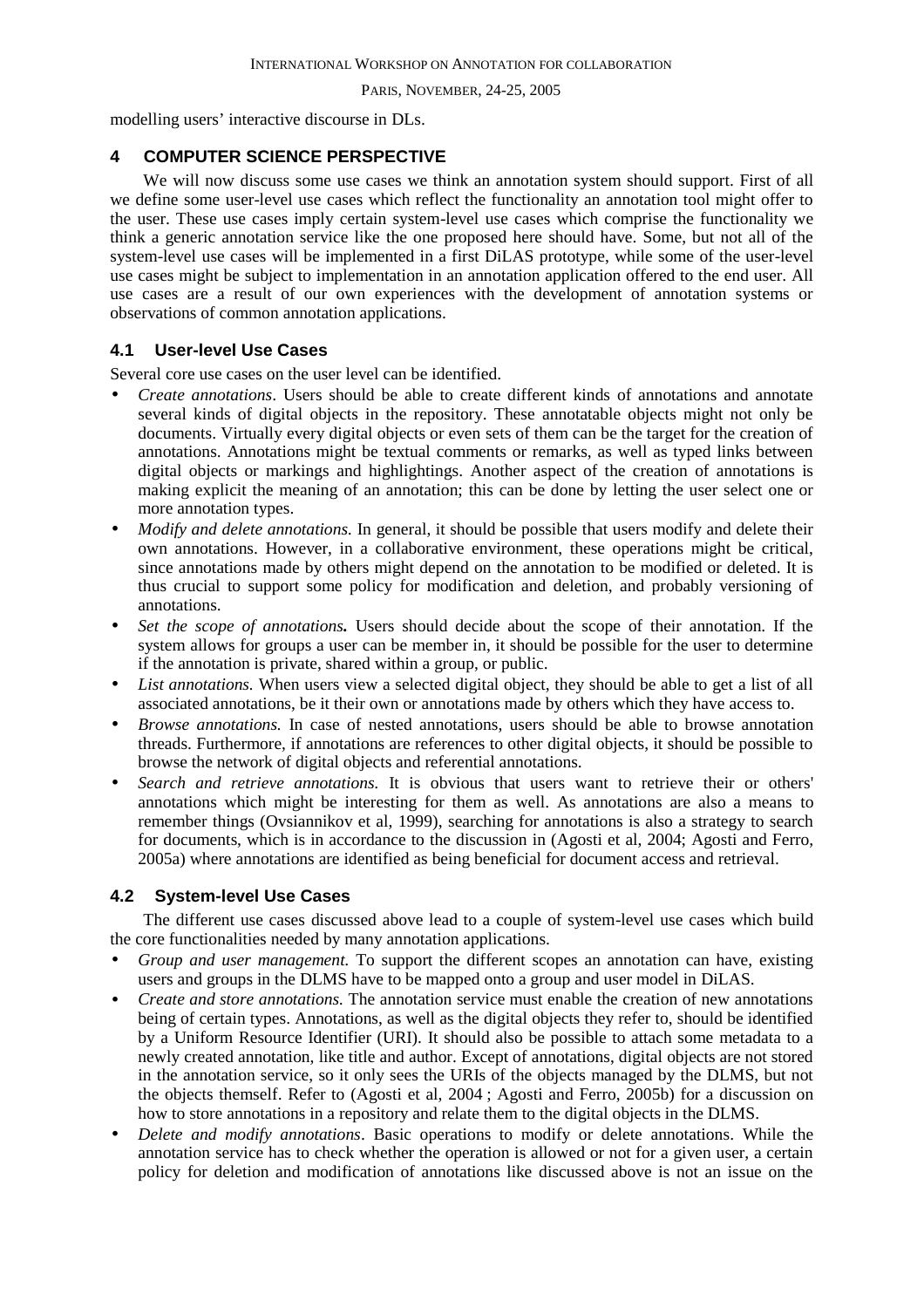#### INTERNATIONAL WORKSHOP ON ANNOTATION FOR COLLABORATION

#### PARIS, NOVEMBER, 24-25, 2005

system level, but on the user level, since such policies can differ depending on the application.

- *Set scope of annotations*. The scope can be private, shared or public.
- *Query and fetch annotations.* The easiest scenario is to fetch an annotation with a given URI, but also more complex scenarios are thinkable. For the search and retrieve user scenario, it is desirable to fetch annotations being of a certain type or belonging to a certain user or group. Furthermore, it should be possible to fetch all annotations referring to a digital object to assist the browse and list annotations use cases. Advanced retrieval functions can be supported by fetching all annotations created in a certain time period. While the query and fetch system use case is not supposed to provide advanced retrieval functionality, it should offer some basic means whose output can be used for further processing in the annotation application.

## **5 SOCIAL INFORMATICS PERSPECTIVES**

Although the perspectives from social informatics and computer science are usually regarded as alternatives, and in most project they exclude each other, we believe that in the case of establishing annotation services that are well engineered and helpful to the intended users of a DL application, both aspects are needed as complementary strategies in a comprehensive approach.

As was mentioned before, the use of annotations in a DL system changes the characteristics of the application. While most DL systems are designed as storage or repository systems where item can be stored and maintained by a certain class of users - the "librarians" - and searched, retrieved and read by a wider spectrum of user classes - ranging from casual end-users to skilled domain experts - the annotation facility enables the users to act in completely other roles. They may act as authors, reviewers, and publishers. They engage in discussions, provide evaluations, and create interpretation contexts for the annotated sources. In other words, such a DL system is not only used as a storage device, but can more appropriately be described as a communication environment for authors, publishers, readers, teachers, and students. Therefore, when designing a DL application which is intended to support a more dynamic usage of digital assets by providing annotation functionality, it is necessary to determine a correct metaphor for this user environment. The design process needs to identify the specific parameters of interaction or communication process which is to be supported by the system.

We need to employ modelling techniques from social informatics to describe the prerequisites, assumptions, needs, and intentions associated with a text (or alternatively, any other data object) which is entered as an annotation to given document by a user in a certain situation. For instance, a scholar annotating an object with observations, notes etc. for his personal use should be given the opportunity to keep his annotations private. In other situations, annotations can be regarded as utterances in a discussion among members of a project team, or a teacher and his students, In other cases, annotations may be intended as public statements for wider audience, like a scientific paper. Other communicative situations may arise when complex workflows are involved, which require a certain sequence of actions, e.g., when processing a customer's complaint, a library user's request etc. Therefore, the specification of a specific DL application should go beyond mere technical use cases, which only describe dataflows and the conditions of data manipulations. Other dimensions, such as access rights, social obligations (e.g. a question from a team member should be answered, a request from the teacher should be fulfilled), privacy and data protection (notes I took only for myself should not be accessible by others) are to be taken into account.

A generic service supporting the use of annotations in a wide range a different scenarios therefore needs to provide the basic functions needed in many situations, in a way that they can be combined freely to implement the given communicative metaphor.

# **6 USER-CENTERED DESIGN AND EVALUATION**

## **6.1 User-centered Design and Evaluation**

In User-centered design, the user is in focus. User-centered design is now a well established perspective and point of departure when designing artefacts such as systems and components. It is nowadays usually required that some sort user-oriented approach is applied when designing artefacts that will be used by humans. By definition, user-centered design techniques focus on potential users and their characteristics, their tasks, and their environment (Wood, 1998) whose work is to be supported by an application. This means that functional requirements will be developed based on the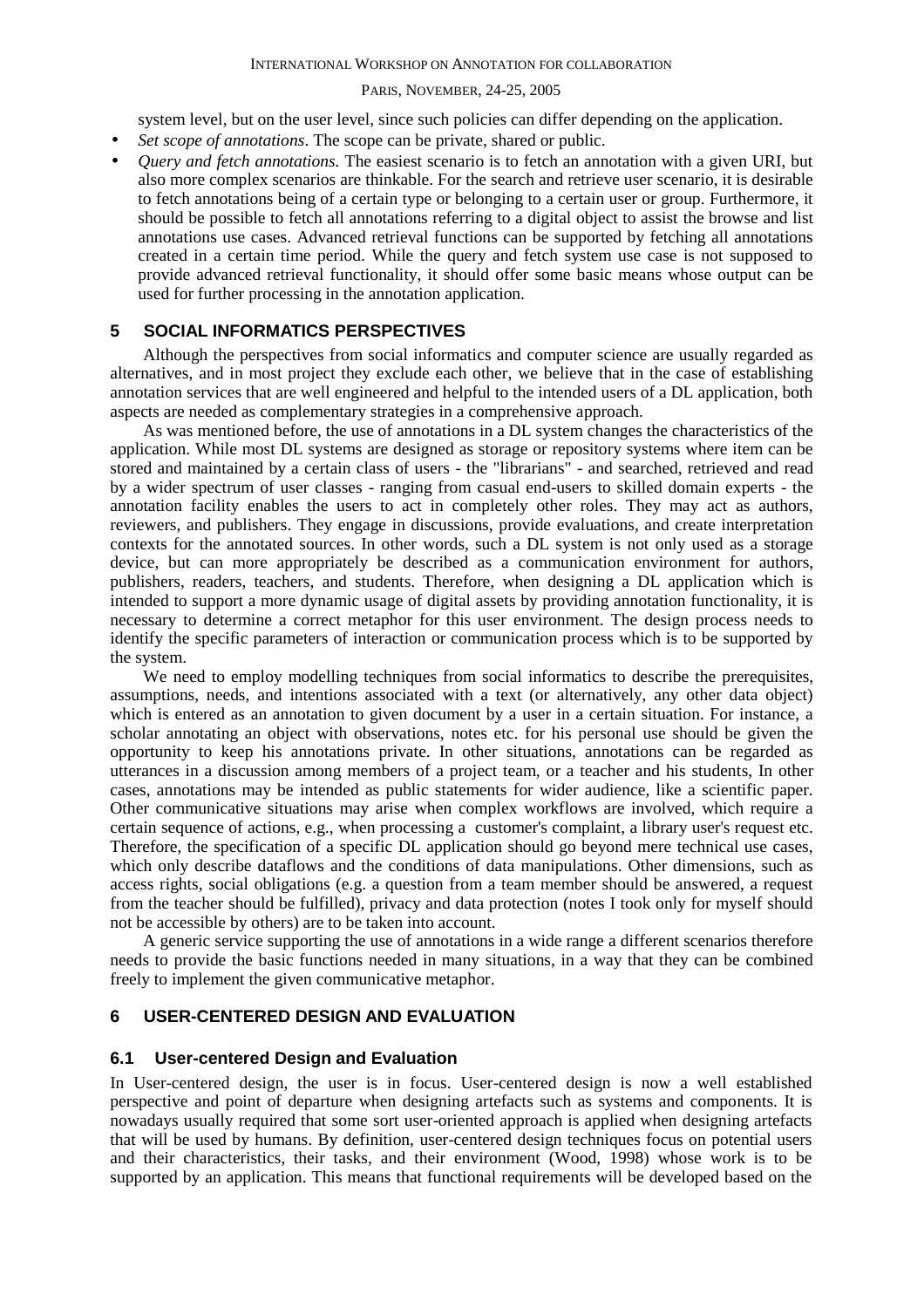user's viewpoint and are referred as user requirements. A general conceptual framework for a usercentered design process involves the following activities:



**Figure 1:** *Simple model of relationships between design stages*

This process is an iterative process and one of the main important issues within the user-centered design is to *bridge the gap* between what people need (user requirements) and how to design these requirements (interface design). Another characteristic of user-centered design is to integrate knowledge and expertise from different disciplines, which may contribute to the design.

## **6.2 User-centered Evaluation**

The goal of user-centered evaluation is primarily to gain knowledge about the usability of a design or product as regards to specific community or user population. User-centered evaluation can also consider the process aspect, i.e. how the users' needs have been addressed throughout the design of the product. In both cases, the evaluation can be done for very specific work contexts*.* The reasons to evaluate are several and might span from getting a quick informal feedback on a design that may take place on-site among real users as well as more planned and controlled evaluation procedure*s,* such as performing laboratory or field experiments in setting*s* built for those purposes. However, in any case, user-centered evaluations consider the study of a system/tool (artefact) to be evaluated (mock-ups/prototype/final product) from the following three perspectives:

- 1. User characteristics, their preferences and strategies
- 2. Types of activities that users will do/tasks they perform (predicted/known)
- 3. The environment in which the system is used, either in the natural work setting or in a controlled laboratory setting.

In general, there are 2 types of evaluation approaches: the *formative* and the *summative* evaluation approach. The formative evaluation approach involves a close cooperation with the design process in order e.g. to check that the ideas applied are still working with focus on usability and usefulness *during* the design process. *Formative evaluation implies, therefore, a product-oriented as well as process-oriented view of the design.* The summative approach is generally *product-oriented*  and is applied in *the end* of a project when a product has been developed order to make judgements about the finished item.

The evaluation of the DiLAS annotation system will be performed as a formative evaluation.

## **7 SYSTEM ARCHITECTURE**

As already discussed, one of the goals of our project is to design and develop a generic annotation service, that is a service that can be easily used into different DLMS. To this end, the architecture of the DiLAS system consists of three layers – the data, application and interface logic layers. This decomposition allows us to achieve a better modularity within DiLAS and to properly describe the behaviour of DiLAS by means of isolating specific functionalities at the proper layer. The data logic layer manages the actual storage of the annotations and provides a persistence layer for storing the objects which represent the annotation and which are used by the upper layers of the architecture. In order to make it as flexible as possible, an abstract API for the functionalities of the storage has been defined. This API, in turn, allows for accessing different system to perform the actual storage of the annotations. In the first prototype of the DiLAS system we use the MADCOW system as actual storage for the annotations, but for the final prototype we are going to integrate also the BRICKS system as storage provider.

The application logic layer provides advanced functionalities that make use of annotations, such as for example the search and retrieval of annotations described above. As in the case of the data logic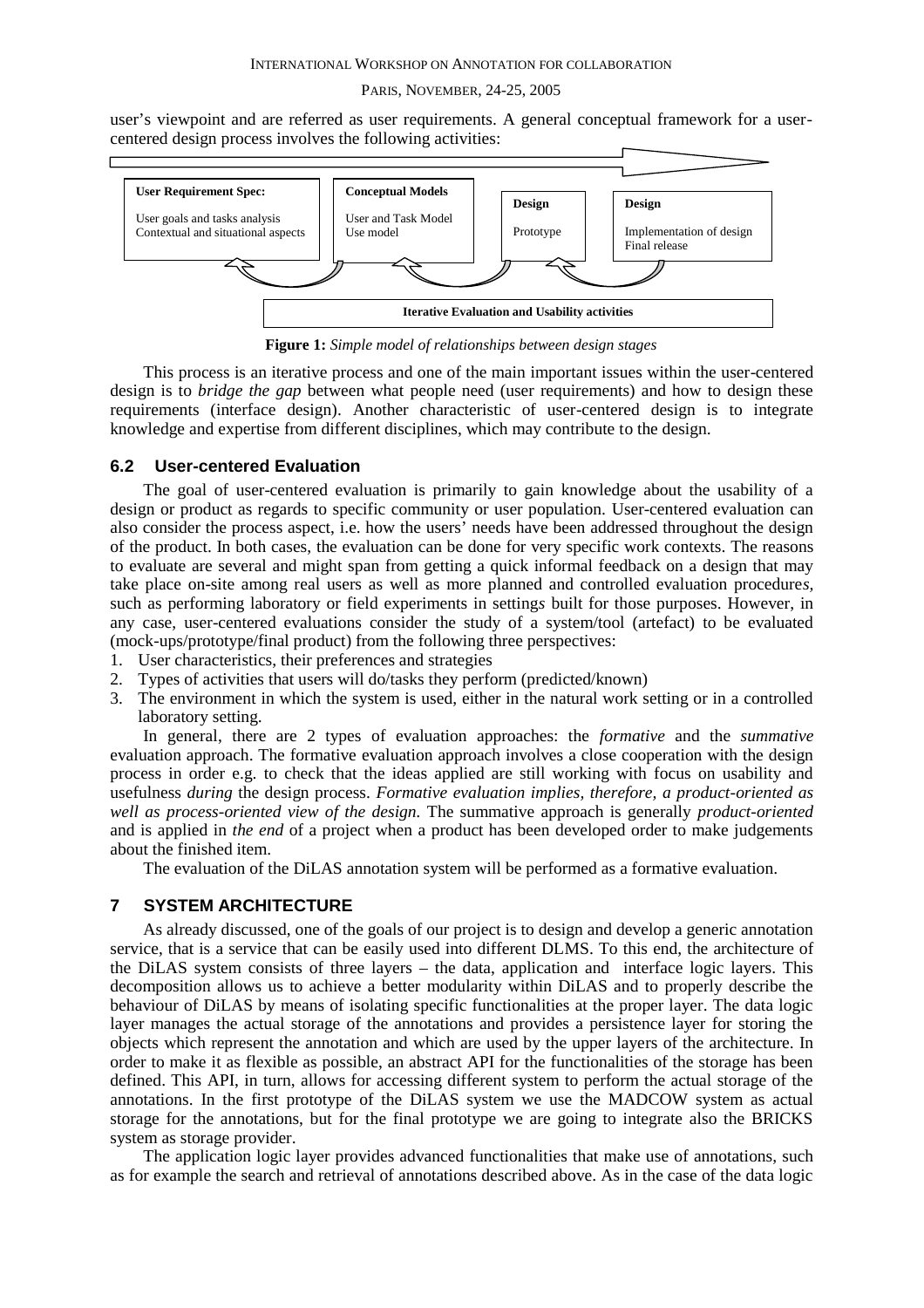layer, we defined a set of abstract API that make the access to the DiLAS service functionalities independent from the particular implementation provided.



*Figure 2 : Architecture of the DiLAS system.*

The interface logic layer is devoted to manage the interaction with the end-user. It depends on the system into which DiLAS is going to be used and relies on the DiLAS Abstract Service API in order to provide the functionalities described above to the end user. For the first prototype of DiLAS we use the DAFFODIL system in order to carry out the described user-level use cases, but in the final prototype the BRICKS system will be supported as well. Note that these two systems offer different kinds of functionalities based on annotations, but these functionalities are obtained as composition of the functionalities provided by the DiLAS Abstract Service API.

Note that the three layers decomposition reflects the viewpoint of DiLAS with respect to the external world. For example, the interface logic could be a user interface, but it could be also a completely autonomous system that relies on DiLAS. This is the case both of BRICKS and DAFFODIL which are autonomous systems, with their own user interfaces, and make use of DiLAS in order to provide annotation functionalities. The same reasoning holds for the data logic and the MADCOW system.

In conclusion, the proposed architecture is modular and quite flexible: the integration of the DAFFODIL and BRICKS systems as interface logic and the integration of the MADCOW and BRICKS systems as data logic provides us with a concrete example of the flexibility of the proposed architecture.

# **8 KEY DILAS ACTIVITIES**

In the previous section we identified some system-level use cases which should be supported by the annotation service. While it is certainly desirable to implement all of these use cases, the first DiLAS prototype will focus on a subset of this functionality which is needed to perform a proper evaluation of our idea of a generic annotation service. To show that the generic service can be applied in different environments, we will integrate the service into DAFFODIL and BRICKS which will support certain user-level use cases using DiLAS.

## **8.1 DiLAS Functionalities**

As an example the user-level use cases are introduced in the following.

• *Create annotations*. In DAFFODIL, users will be able to annotate documents, folders and (nested)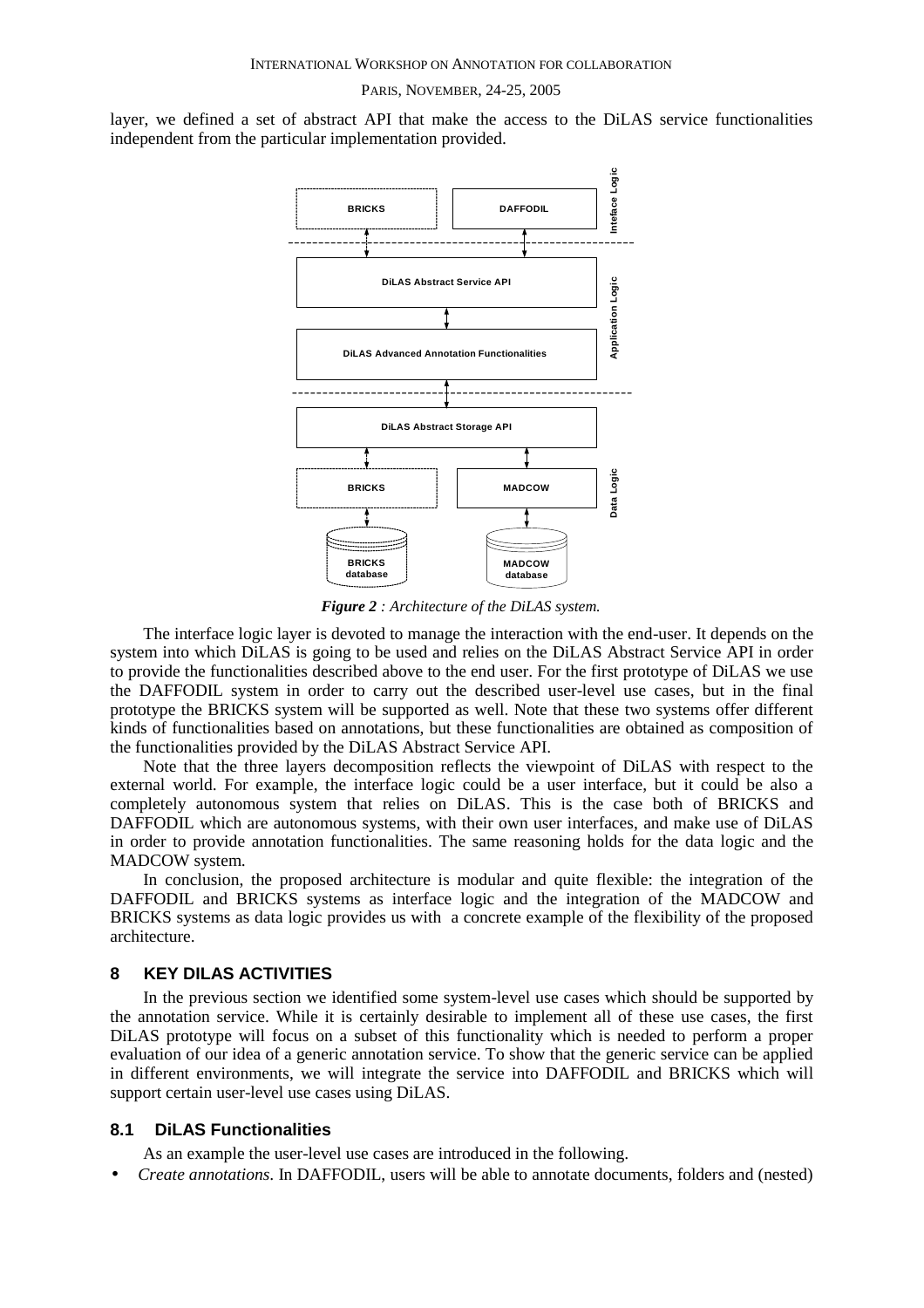annotations by writing textual notes. Some metadata like author, date and title of the annotation are stored as well.

- *List annotations.* All annotations belonging to a document or folder should be displayed in a threaded way, e.g. in a tree.
- *Browse annotations.* It will be possible to browse annotation threads and jump to link targets.
- *Search and retrieve annotations.* Users will be able to search for their own annotations or for annotations of a certain type.

## **8.2 DiLAS User-centered Evaluation Plan**

The DiLAS project defines the overall aim of a formative evaluation as gaining knowledge about how the present design of decentralized annotation services complies with the needs of the prospective users. Knowledge gained about the users' actual activities and feedback during their use of the Annotation Function will inspire future developments of annotation services and tools for digital libraries. The overall goal of the evaluation is to investigate to what degree the annotation system meets the users' characteristics, their activities and tasks, and their environments.

This evaluation will uncover how well the system will be accepted by individual and collaborating users, who have varied demographic features, education, experiences, competence, and perceptual and cognitive resources. In addition, how well it supports the users' individual and subjective performance criteria and those agreed upon during collaboration, as well as those performance criteria that are imposed by the environment. The evaluation should also clarify how users choose the strategies relevant for annotation work, such as analytical search, and browsing in keywords and keyword structures, and thus embark on information navigation and social navigation as well.

## **8.3 Evaluation Activities and Tasks**

Annotation work involves many possible individual and collaborative tasks such as creation of new knowledge, distribution and sharing of knowledge, information retrieval, knowledge management such as classification and indexing of knowledge, and translation of knowledge. The question here is whether the DL supports several coherent activities and the entire task repertoire of users, such as writing annotations that are intended for mutual awareness and coordination, as well as writing personal annotations and annotations for a community that are intended for mutual learning. This evaluation will identify if the information is adequate for the decisions to be made during the different kinds of annotation work.

The annotation system regard annotations as enrichments of the Digital Library content in their own right. They are intended to be more or less structured interactive user comments to digital library collections or comments to other users' annotations. Therefore, the support from the system during users' communication with other people, and the possibility for collaboration and coordination of annotation activities will be evaluated. This can be done when users are using one annotation system or several annotation systems across several digital libraries. Another evaluation will focus on the knowledge domain and its representation in the content of the digital library in order to compare how well the objectives of the users' work with annotation is supported by the annotation function of Bricks and Daffodil*.*

These perspectives also indicate the three chronological evaluation phases that will be conducted with each of the Annotation Functions in the two digital libraries.

## **ACKNOWLEDGEMENTS**

The work is partially supported by the DELOS Network of Excellence on Digital Libraries (URL: http://www.delos.info/), as part of the Information Society Technologies (ISO) Programme of the European Commission (Contract G038-507618).

## **REFERENCES**

Agosti, M., Benfante, L. and Orio, N. (2003). IPSA: A Digital Archive of Herbals to Support Scientific Research. In Proc. 6th International Conference on Asian Digital Libraries. Digital Libraries - Digital Libraries: Technology and Management of Indigenous Knowledge (ICADL 2003), pp. 253-264. LNCS 2911, Springer, Germany.

Agosti, M. and Ferro, N. (2005a). Annotations as Context for Searching Documents. In Proc. 5th International